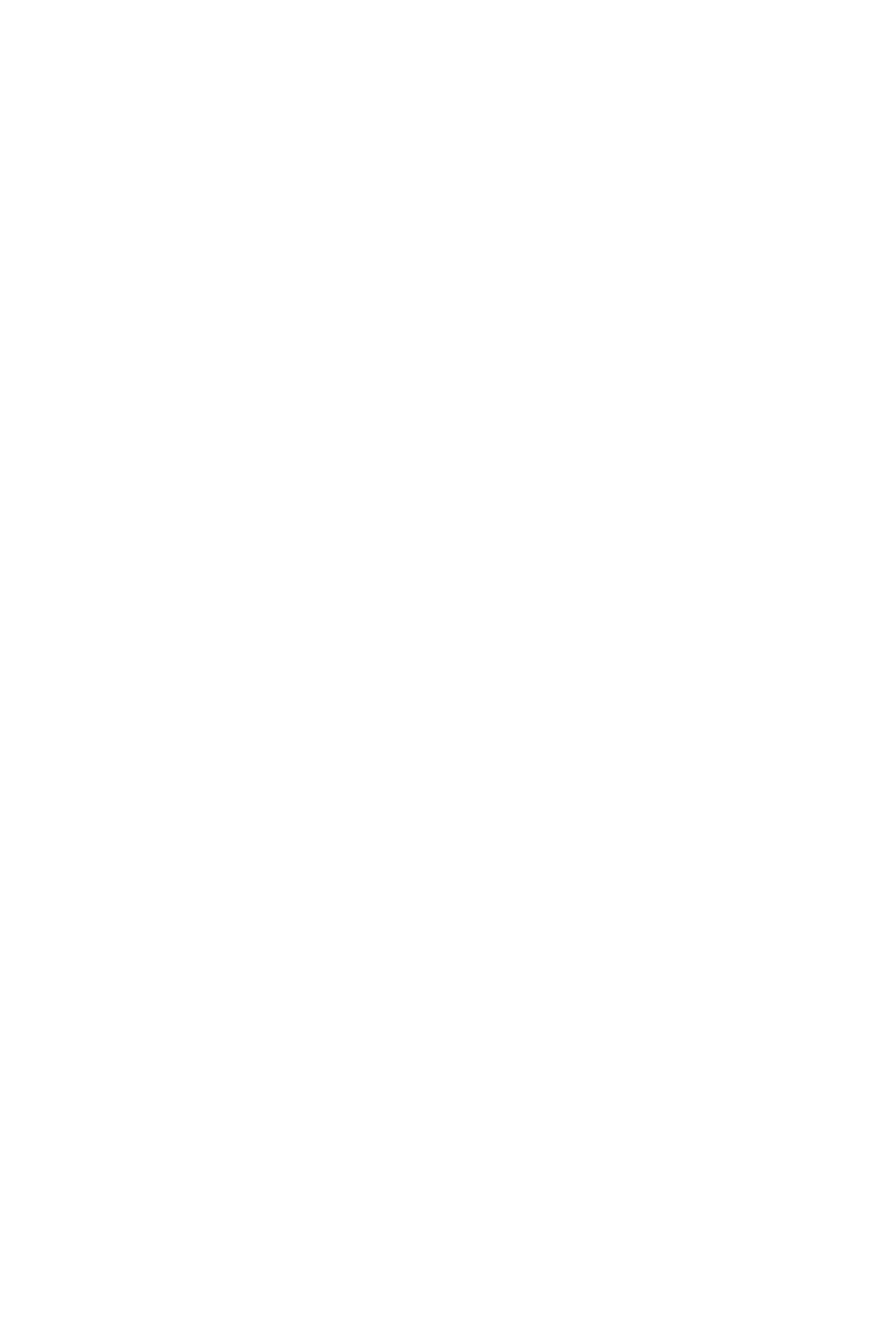## Preface

We all recognize marriage is rich with shared hope and a commitment to the future. The realization of that future depends on understanding each other and using that understanding to work together.

Today, by some estimates, 40 percent of marriages end in divorce. Money often lies at the root of these breakdowns.

Why?

Many enter marriage without fully understanding their financial position, or their attitudes about money, let alone those of their intended partner. For couples, this void makes the development of a sound financial plan difficult at best and in many instances unlikely. Little wonder that money is often the source of marriage breakdown.

For each of us, money — how much we have and how much we spend — is something not only possessing obvious financial worth; it is also laden with meaning shaped over many years. Our attitudes, beliefs and values have been influenced by everything we learned or didn't learn from our parents, how see ourselves, and how we see ourselves in relation to others. These influences are very real, but they operate below the surface and therefore often go unrecognized.

I've written this book to help you and your partner:

• Discover and explore your own attitudes, beliefs and values with respect to money.

Understand your partner's attitudes, beliefs and values with respect to money.

• Develop productive ways of talking about money.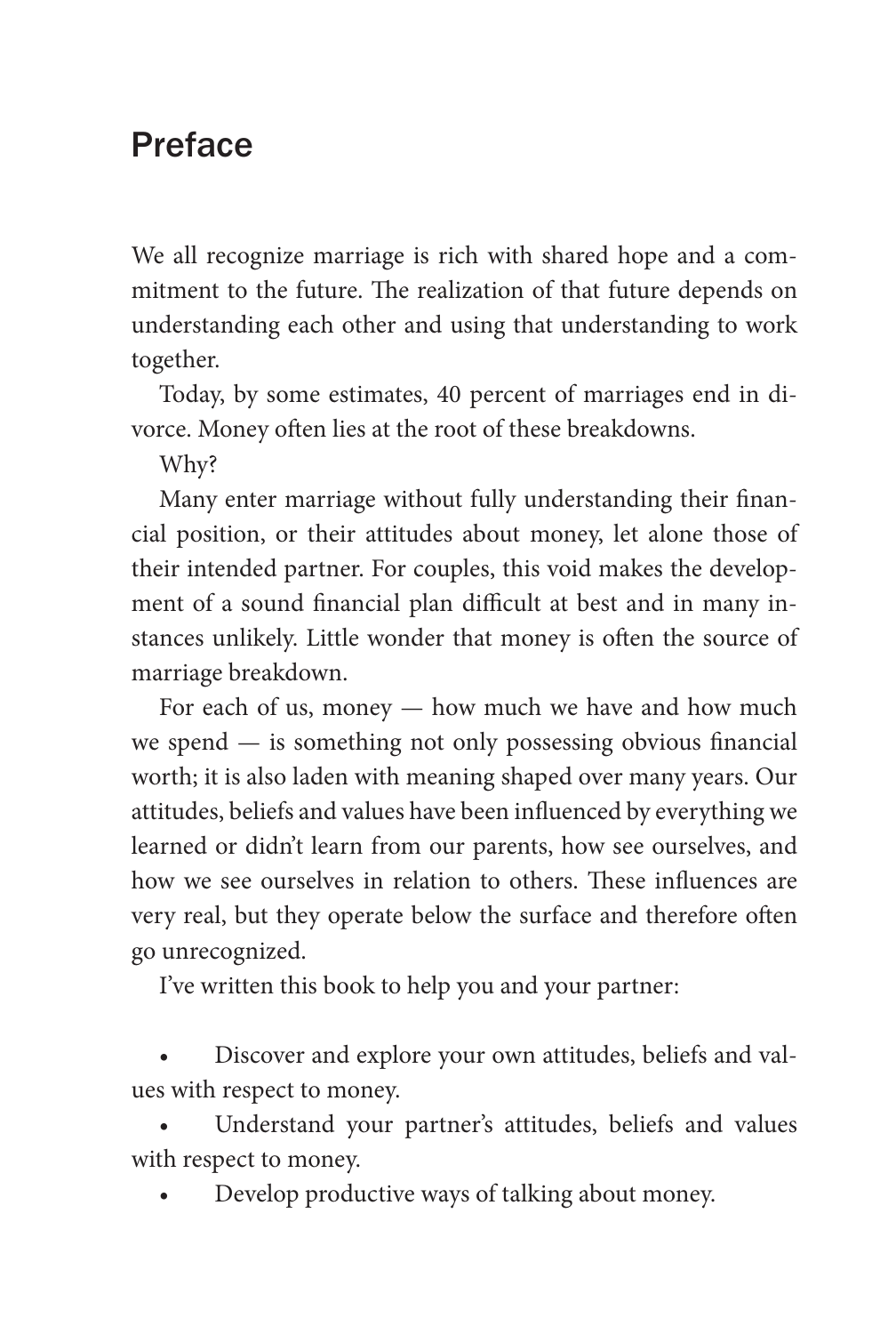• Develop the skill and insight necessary to construct a financial plan through thoughtful choice and compromise.

You 'll find a number of tools and guides to support you on this journey.

Helping others has provided me with insights into how people make financial decisions — and perhaps most importantly how they could make better ones. I've worked in financial services all my professional life, first as partner in one of the large accounting firms, and then as a wealth management executive in one of the large banks. At the request of my colleagues and clients, I have had many opportunities to write articles and speak across Canada and internationally. Teaching accountants and lawyers as well as financial advisors and their clients has been one of the most rewarding parts of my professional life.

The origins of this book are rooted in four occurrences, spread over many years.

The first occurrence: an article that spoke to the rising divorce rate in Canada and other developed countries. One of the most frequently stated causes was money. I grew curious about why money was among the most frequent causes. In speaking with clients and interacting with audiences at my speaking engagements, I began actively listening for possible reasons.

The second occurrence: a comment from a woman who stayed on after one of my presentations to ask questions. She allowed she was facing an "ugly" divorce. "We never talked about money," she said. "We just argued or sank into sullen silence." This led me to wonder why couples did not or could not talk about money. As I listened to more and more people, the answer became clearer: They didn't recognize their own attitudes, beliefs and values about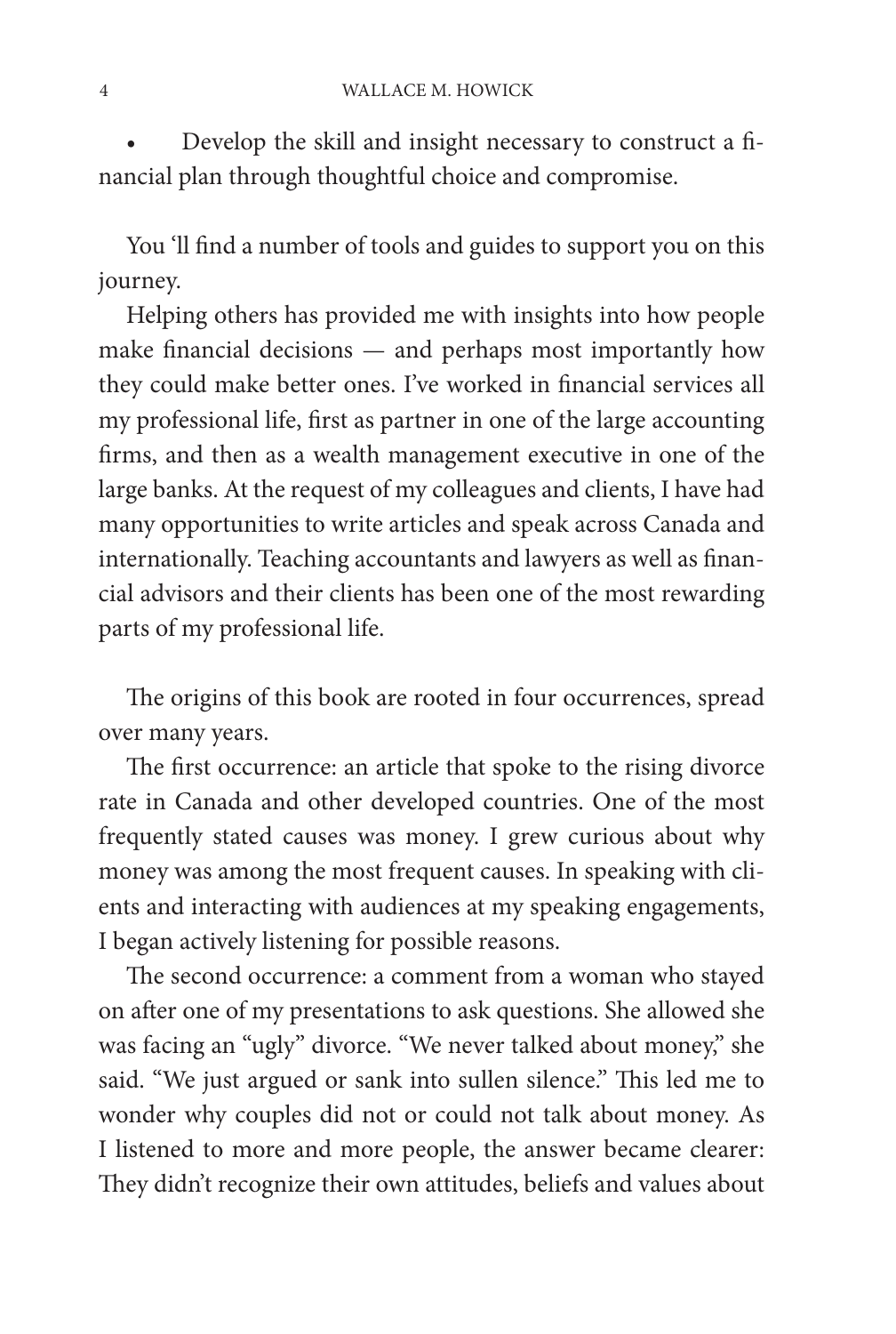money; they did not know the attitudes beliefs and values of their intended; and they didn't know how to explore money issues together, to surface differences, and through fair compromise construct a plan that worked for both partners. I began to wonder if I could share a basic process to help couples get off on the right foot financially.

From time to time friends would nudge me to "write the book" to share my thoughts. I wanted to, but I needed to find the just right platform. I was determined that the book would not be just me talking to the reader. Finally, I settled on the literary structure of conversations with a fictional couple, Mark and Michelle, who would give voice to the many challenges, anxieties, and insights I've heard so often. Their experience and progress would lead to a financial plan. I'd invite you, the reader, to come along, to learn how to talk about money with your partner, and build your own plan through the course of these conversations.

The third occurrence: A year ago I approached the national body of my profession to ask if there was an interest in the book. When I took my proposal to Li Zhang, Principal, Corporate Citizenship, at the Chartered Professional Accountants of Canada (CPA Canada), and one of those folks who just gets things done, she replied: "We want it." CPA Canada has committed significant resources to fund a financial literacy programme that has won awards here in Canada and internationally. Li took the idea to Doretta Thompson, her boss no less, who volunteered to help me capture the voices of Mark and Meaghen. This was equally important, since while I had written many papers and courses for professional journals and conferences and a series of papers for savers and investors, I had never before written "conversation."

Still I hesitated to undertake the endeavour — until a long-time friend asked me, "What could be more meaningful in your profes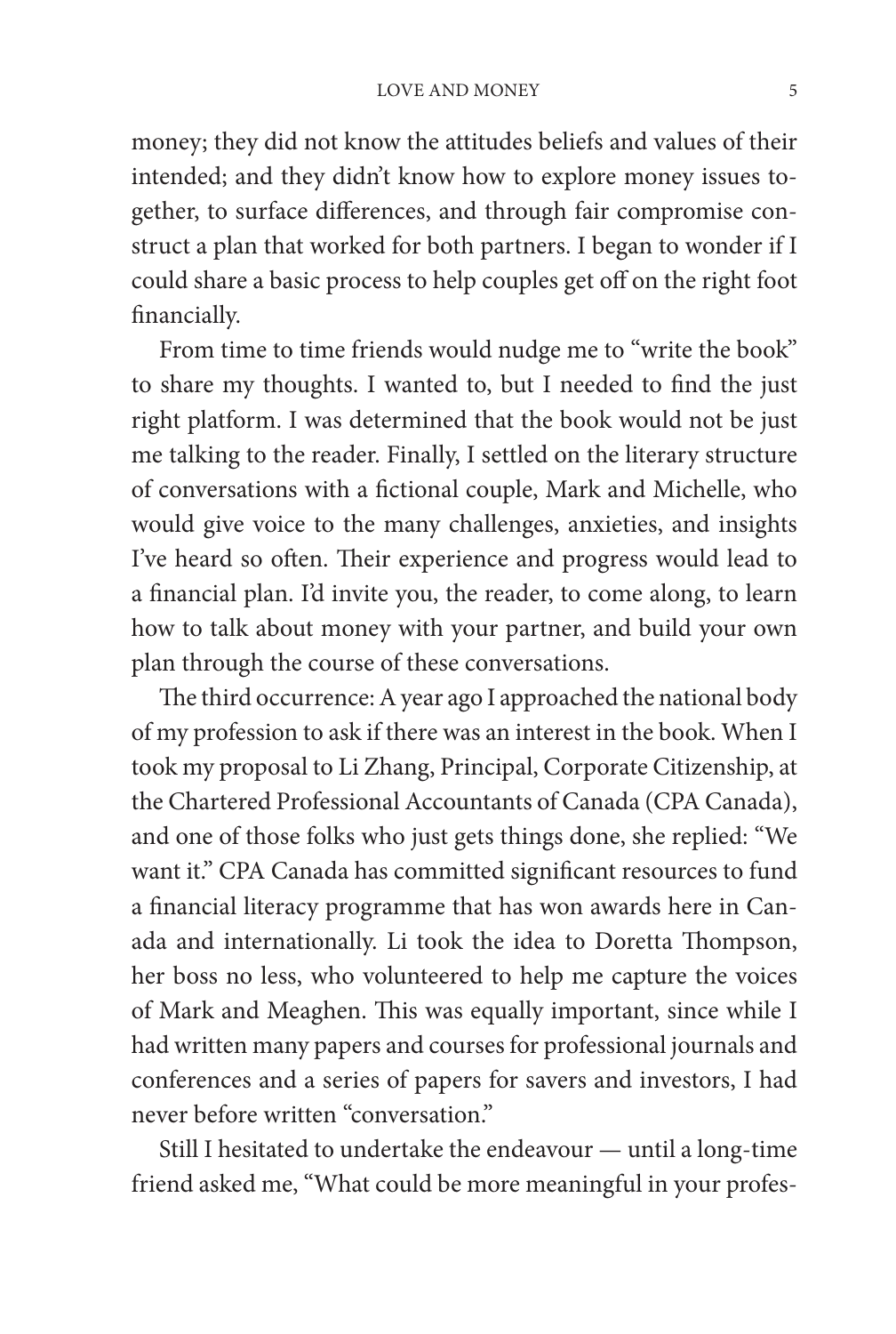sional life than contributing to financial literacy of young Canadian couples?"

That was the fourth — and deciding — occurrence.

This book is the result. If it helps you get started on the right financial foot and gives you a compass to navigate the winds of change in your financial relationship, then it will have been a worthy endeavour.

And a rewarding note in a professional career of forty years.

This book was written before the Covid-19 emergency and finalized as it was spreading rapidly world-wide. In reviewing these conversations before publication, I have concluded that the crisis does not change the framework, processes or tools described in this book. Indeed, the resulting stress may increase its potential usefulness to you.

What may have changed are your personal responses to some of the questions.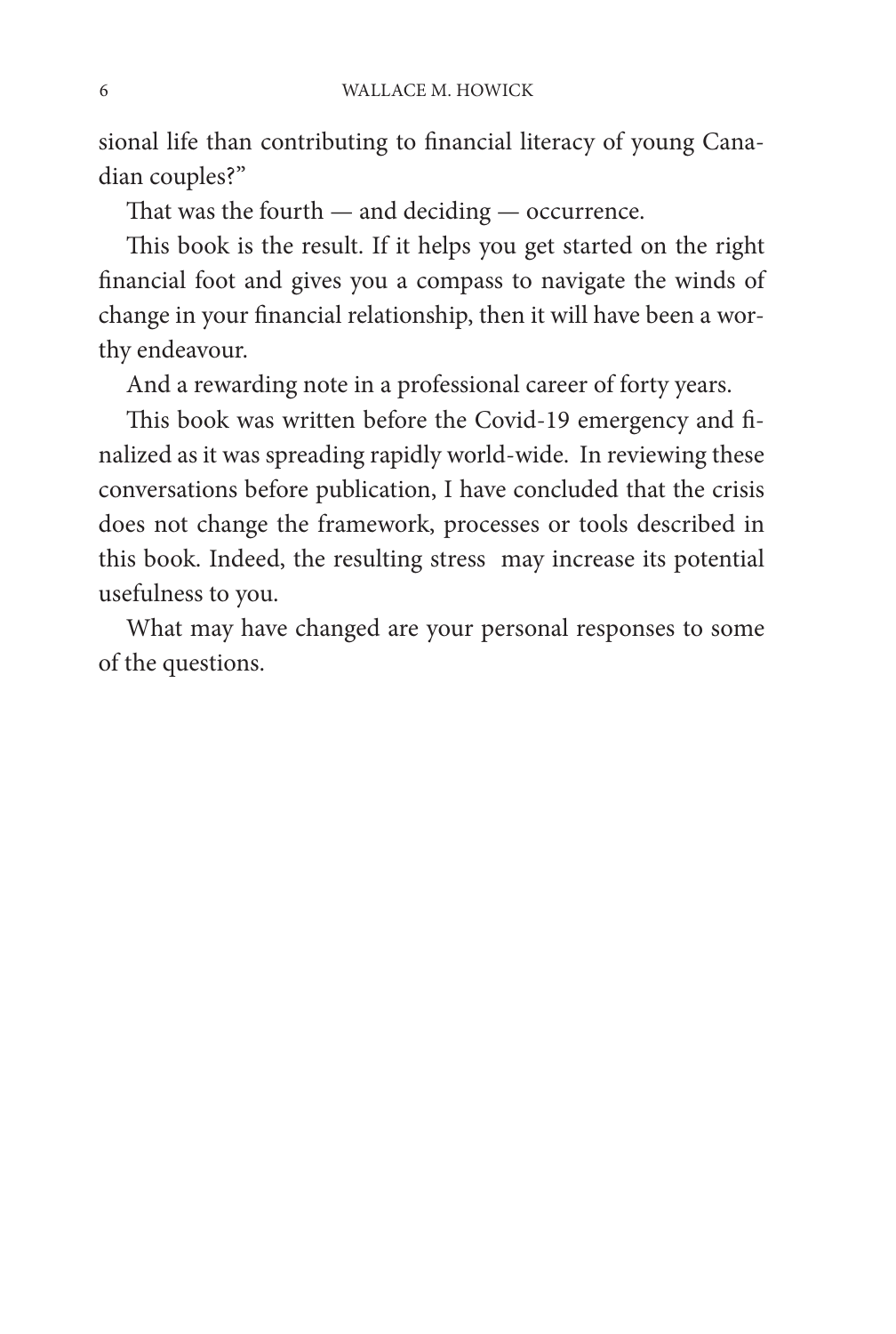## Prologue: The Email and What Happened **Next**

Hi Uncle Wally!

Hope all is well with you. I have a favour to ask. Last week I was talking with Mom about our finances. Mark and I can never seem to get ahead. Our wedding is just a year away, and frankly we need help! Mom told me about going to one of your seminars that really helped her and Dad. She also gave me one of your articles about saving. Our question is even more basic: How do we start? Do you have time for coffee and advice? Our treat!

xoxo Michelle

That email led me to sitting in a café with my niece Michelle and her fiancé Mark. Michelle I've known all her life; Mark I've grown to know since they moved in together two years ago.

I sensed anxiety.

This was no surprise. Professional experience has taught me that Michelle and Mark were not alone. Financial issues often strain relationships. Money is one of the most frequent causes of divorce.

Experience has also taught me that what's even more important than money itself is what lies beneath — and that was the ground we were about to explore.

Over the next few weeks, I would guide Michelle and Mark along a path on which they would create the foundations of their financial future. They would follow a thoughtful process for conversations that would help them better understand one another and frame their shared goals.

You're invited along.